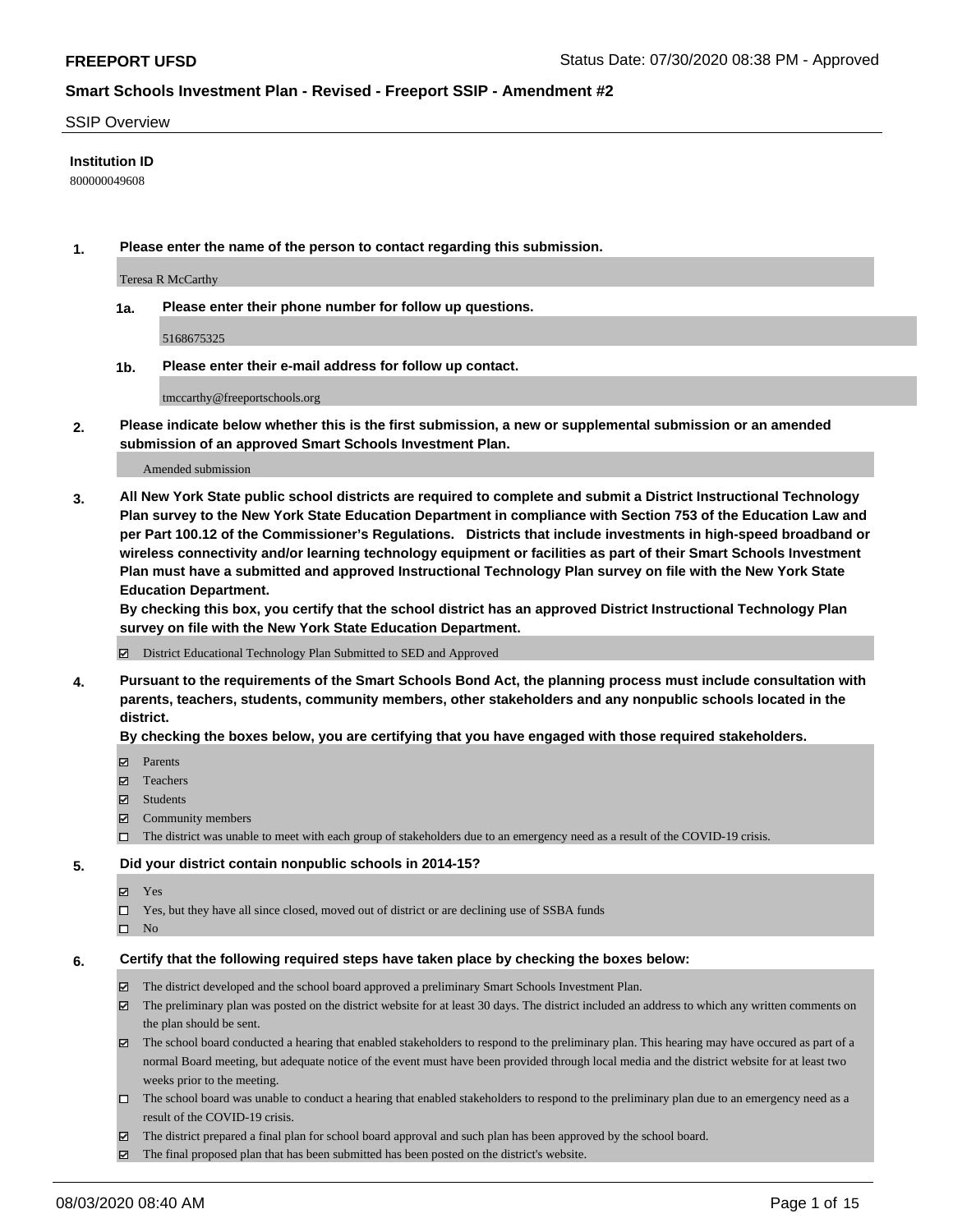SSIP Overview

**6a. Please upload the proposed Smart Schools Investment Plan (SSIP) that was posted on the district's website, along with any supporting materials. Note that this should be different than your recently submitted Educational Technology Survey. The Final SSIP, as approved by the School Board, should also be posted on the website and remain there during the course of the projects contained therein.**

Smart School Bond Act Investment Plan.pdf

**6b. Enter the webpage address where the final Smart Schools Investment Plan is posted. The Plan should remain posted for the life of the included projects.**

www.freeportschools.org

**7. Please enter an estimate of the total number of students and staff that will benefit from this Smart Schools Investment Plan based on the cumulative projects submitted to date.**

6,885

**8. An LEA/School District may partner with one or more other LEA/School Districts to form a consortium to pool Smart Schools Bond Act funds for a project that meets all other Smart School Bond Act requirements. Each school district participating in the consortium will need to file an approved Smart Schools Investment Plan for the project and submit a signed Memorandum of Understanding that sets forth the details of the consortium including the roles of each respective district.**

 $\Box$  The district plans to participate in a consortium to partner with other school district(s) to implement a Smart Schools project.

### **9. Please enter the name and 6-digit SED Code for each LEA/School District participating in the Consortium.**

| Partner LEA/District | ISED BEDS Code |
|----------------------|----------------|
| (No Response)        | (No Response)  |

### **10. Please upload a signed Memorandum of Understanding with all of the participating Consortium partners.**

(No Response)

**11. Your district's Smart Schools Bond Act Allocation is:**

\$5,944,521

### **12. Final 2014-15 BEDS Enrollment to calculate Nonpublic Sharing Requirement**

|            | Public Enrollment | Nonpublic Enrollment | Total Enrollment | Nonpublic Percentage |
|------------|-------------------|----------------------|------------------|----------------------|
| Enrollment | 6.743             | 142                  | 6.885.00         | 2.06                 |

**13. This table compares each category budget total, as entered in that category's page, to the total expenditures listed in the category's expenditure table. Any discrepancies between the two must be resolved before submission.**

|                                          | Sub-Allocations | <b>Expenditure Totals</b> | <b>Difference</b> |
|------------------------------------------|-----------------|---------------------------|-------------------|
| <b>School Connectivity</b>               | $-6,277.00$     | $-6,277.00$               | 0.00              |
| Connectivity Projects for<br>Communities | 0.00            | 0.00                      | 0.00              |
| Classroom Technology                     | 64,395.00       | 64,395.00                 | 0.00              |
| Pre-Kindergarten Classrooms              | 0.00            | 0.00                      | 0.00              |
| Replace Transportable<br>Classrooms      | 14.314.00       | 14.314.00                 | 0.00              |
| <b>High-Tech Security Features</b>       | 0.00            | 0.00                      | 0.00              |
| Nonpublic Loan                           | 0.00            | 0.00                      | 0.00              |
| Totals:                                  |                 |                           |                   |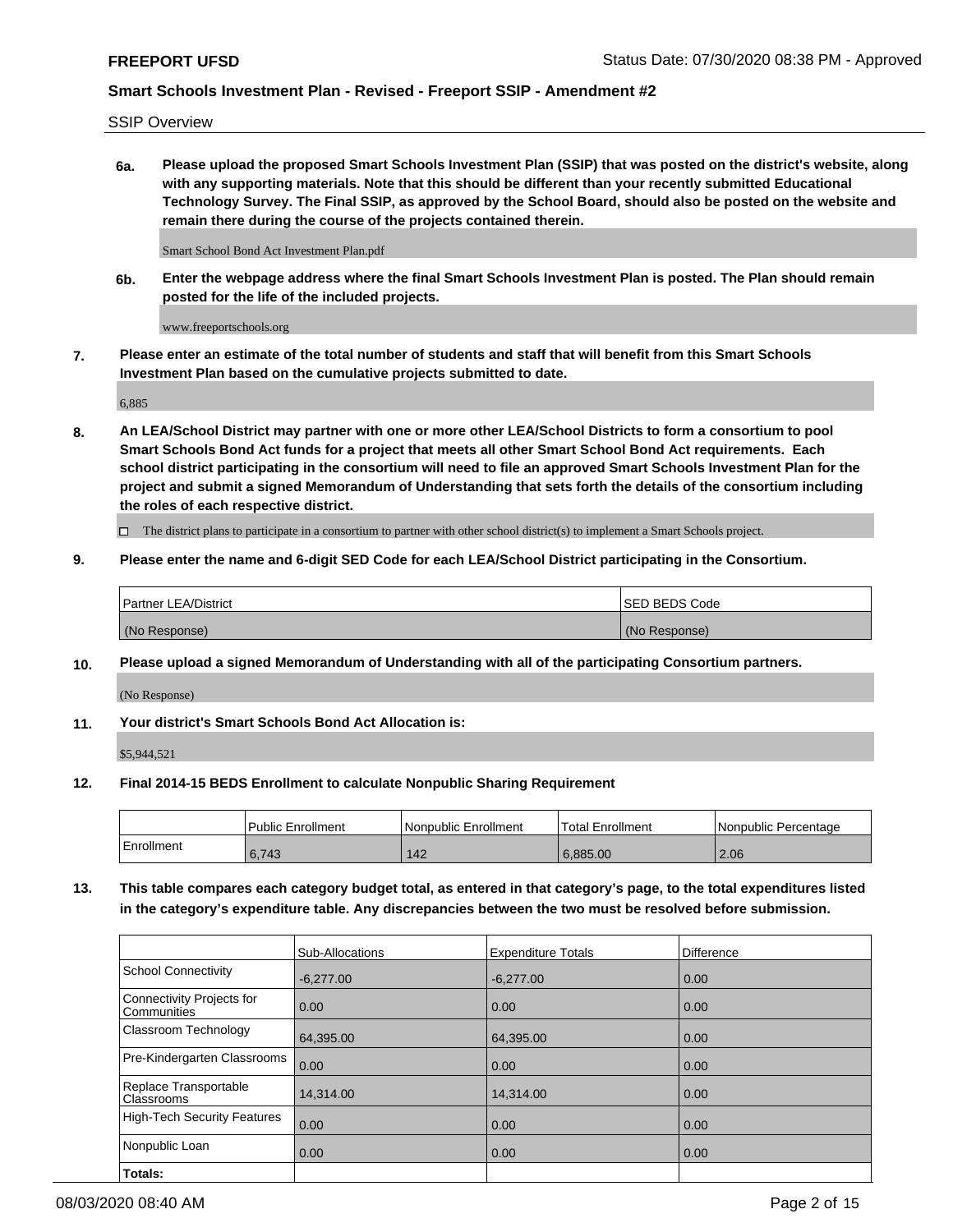SSIP Overview

| <b>Sub-Allocations</b> | Expenditure Totals | Difference |
|------------------------|--------------------|------------|
| 72,432                 | 72,432             | 0          |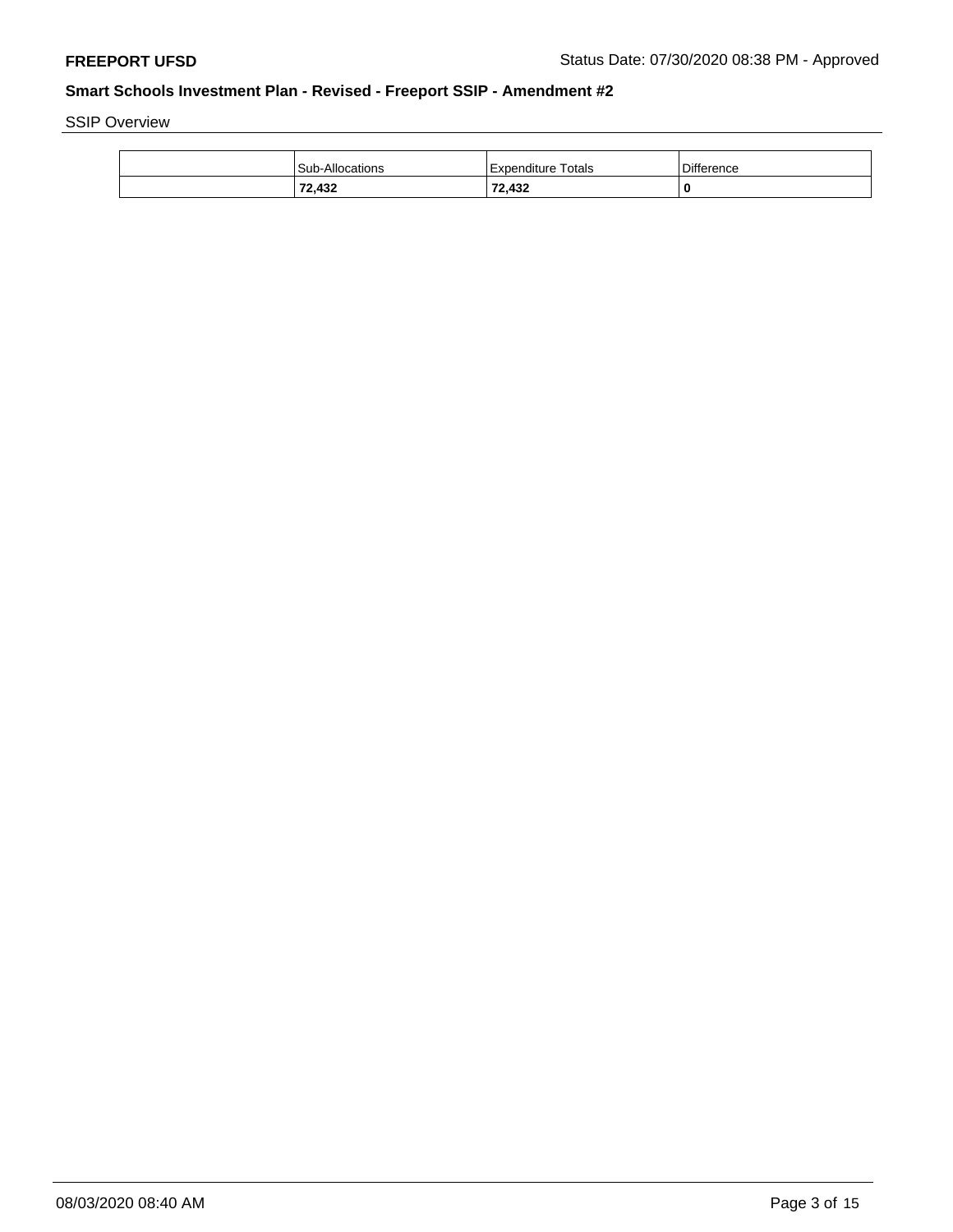School Connectivity

- **1. In order for students and faculty to receive the maximum benefit from the technology made available under the Smart Schools Bond Act, their school buildings must possess sufficient connectivity infrastructure to ensure that devices can be used during the school day. Smart Schools Investment Plans must demonstrate that:**
	- **• sufficient infrastructure that meets the Federal Communications Commission's 100 Mbps per 1,000 students standard currently exists in the buildings where new devices will be deployed, or**
	- **• is a planned use of a portion of Smart Schools Bond Act funds, or**
	- **• is under development through another funding source.**

**Smart Schools Bond Act funds used for technology infrastructure or classroom technology investments must increase the number of school buildings that meet or exceed the minimum speed standard of 100 Mbps per 1,000 students and staff within 12 months. This standard may be met on either a contracted 24/7 firm service or a "burstable" capability. If the standard is met under the burstable criteria, it must be:**

**1. Specifically codified in a service contract with a provider, and**

**2. Guaranteed to be available to all students and devices as needed, particularly during periods of high demand, such as computer-based testing (CBT) periods.**

**Please describe how your district already meets or is planning to meet this standard within 12 months of plan submission.**

(No Response)

**1a. If a district believes that it will be impossible to meet this standard within 12 months, it may apply for a waiver of this requirement, as described on the Smart Schools website. The waiver must be filed and approved by SED prior to submitting this survey.**

 $\Box$  By checking this box, you are certifying that the school district has an approved waiver of this requirement on file with the New York State Education Department.

**2. Connectivity Speed Calculator (Required). If the district currently meets the required speed, enter "Currently Met" in the last box: Expected Date When Required Speed Will be Met.**

|                  | l Number of     | Reauired Speed | Current Speed in | <b>Expected Speed</b> | Expected Date                        |
|------------------|-----------------|----------------|------------------|-----------------------|--------------------------------------|
|                  | <b>Students</b> | l in Mbps      | l Mbps           | to be Attained        | When Required                        |
|                  |                 |                |                  |                       | Within 12 Months   Speed Will be Met |
| Calculated Speed | (No Response)   | 0.00           | (No Response)    | (No Response)         | (No Response)                        |

**3. Describe how you intend to use Smart Schools Bond Act funds for high-speed broadband and/or wireless connectivity projects in school buildings.**

We have completed our wireless connectivity projects and want to move the remaining funds into classroom learning technology.

**4. Describe the linkage between the district's District Instructional Technology Plan and how the proposed projects will improve teaching and learning. (There should be a link between your response to this question and your responses to Question 1 in Section IV - NYSED Initiatives Alignment: "Explain how the district use of instructional technology will serve as a part of a comprehensive and sustained effort to support rigorous academic standards attainment and performance improvement for students."** 

**Your answer should also align with your answers to the questions in Section II - Strategic Technology Planning and the associated Action Steps in Section III - Action Plan.)**

(No Response)

**5. If the district wishes to have students and staff access the Internet from wireless devices within the school building, or in close proximity to it, it must first ensure that it has a robust Wi-Fi network in place that has sufficient bandwidth to meet user demand.**

**Please describe how you have quantified this demand and how you plan to meet this demand.**

(No Response)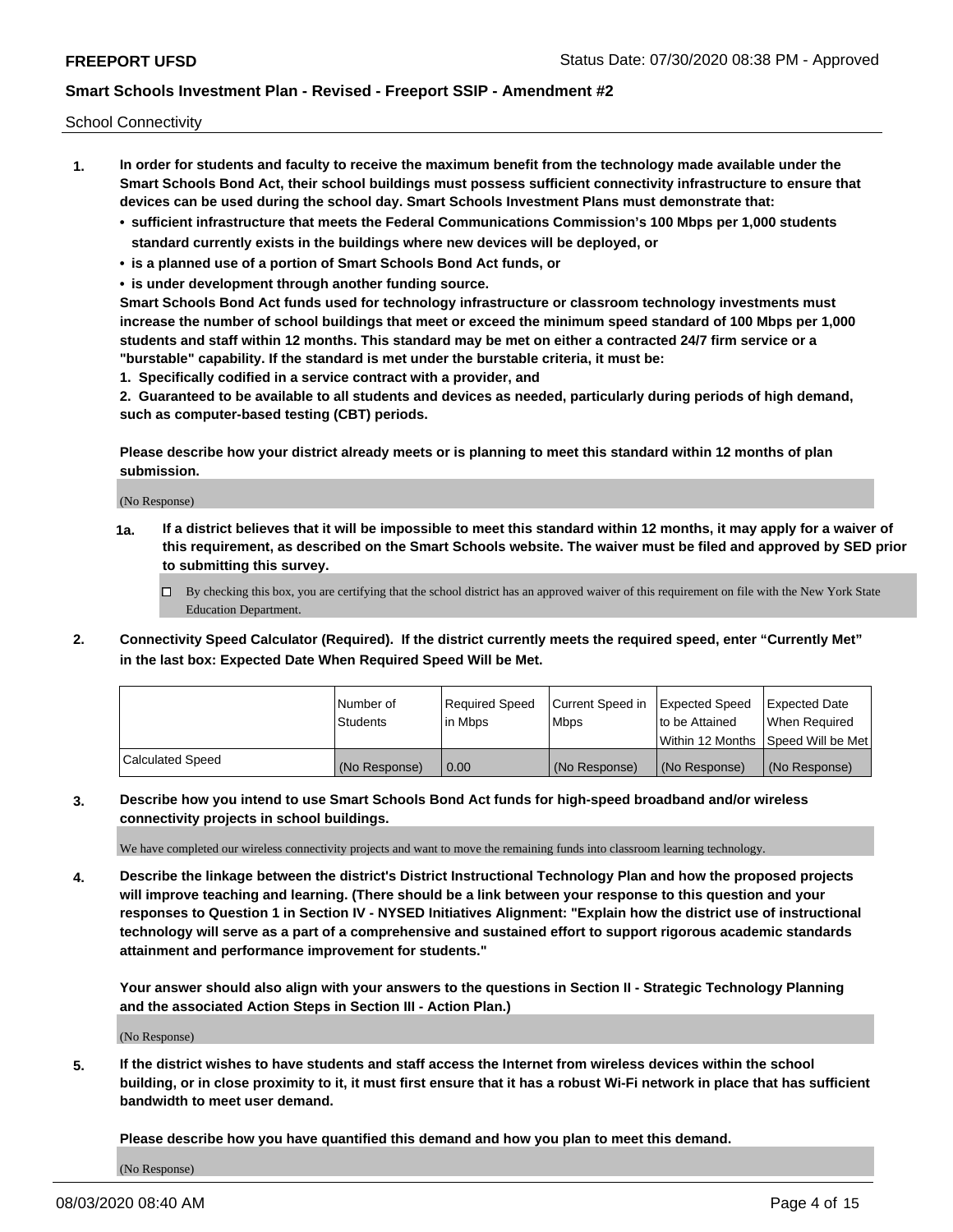School Connectivity

**6. Smart Schools plans with any expenditures in the School Connectivity category require a project number from the Office of Facilities Planning. Districts must submit an SSBA LOI and receive project numbers prior to submitting the SSIP. As indicated on the LOI, some projects may be eligible for a streamlined review and will not require a building permit.**

**Please indicate on a separate row each project number given to you by the Office of Facilities Planning.**

| <b>Project Number</b> |  |
|-----------------------|--|
| 28-02-09-03-7-999-BA1 |  |

**7. Certain high-tech security and connectivity infrastructure projects may be eligible for an expedited review process as determined by the Office of Facilities Planning.**

**Was your project deemed eligible for streamlined review?**

Yes

**7a. Districts that choose the Streamlined Review Process will be required to certify that they have reviewed all installations with their licensed architect or engineer of record and provide that person's name and license number. The licensed professional must review the products and proposed method of installation prior to implementation and review the work during and after completion in order to affirm that the work was codecompliant, if requested.**

■ I certify that I have reviewed all installations with a licensed architect or engineer of record.

**8. Include the name and license number of the architect or engineer of record.**

| <sup>'</sup> Name                      | l License Number |
|----------------------------------------|------------------|
| Mark Design Studios Architecture, P.C. | 33516            |

**9. Public Expenditures – Loanable (Counts toward the nonpublic loan calculation)**

| Select the allowable expenditure type.      | <b>PUBLIC</b> Items to be | <b>Quantity</b>      | Cost Per Item    | <b>Total Cost</b> |
|---------------------------------------------|---------------------------|----------------------|------------------|-------------------|
| Repeat to add another item under each type. | l Purchased               |                      |                  |                   |
| (No Response)                               | (No Response)             | l (No<br>l Response) | (No<br>Response) | $\overline{0.00}$ |
|                                             |                           |                      | 0.00             |                   |

#### **10. Public Expenditures – Non-Loanable (Does not count toward nonpublic loan calculation)**

| Select the allowable expenditure<br>type.<br>Repeat to add another item under<br>each type. | <b>PUBLIC</b> Items to be purchased | Quantity | Cost per Item | <b>Total Cost</b> |
|---------------------------------------------------------------------------------------------|-------------------------------------|----------|---------------|-------------------|
| <b>Other Costs</b>                                                                          | Installation costs                  |          | $-6.277.00$   | $-6.277.00$       |
|                                                                                             |                                     |          | $-6,277.00$   | $-6,277$          |

**11. Final 2014-15 BEDS Enrollment to calculate Nonpublic Sharing Requirement (no changes allowed.)**

|            | Public Enrollment | Nonpublic Enrollment | l Total Enrollment | INonpublic Percentage |
|------------|-------------------|----------------------|--------------------|-----------------------|
| Enrollment | 6,743             | 142                  | 6.885.00           | 2.06                  |

**12. Total Public Budget - Loanable (Counts toward the nonpublic loan calculation)**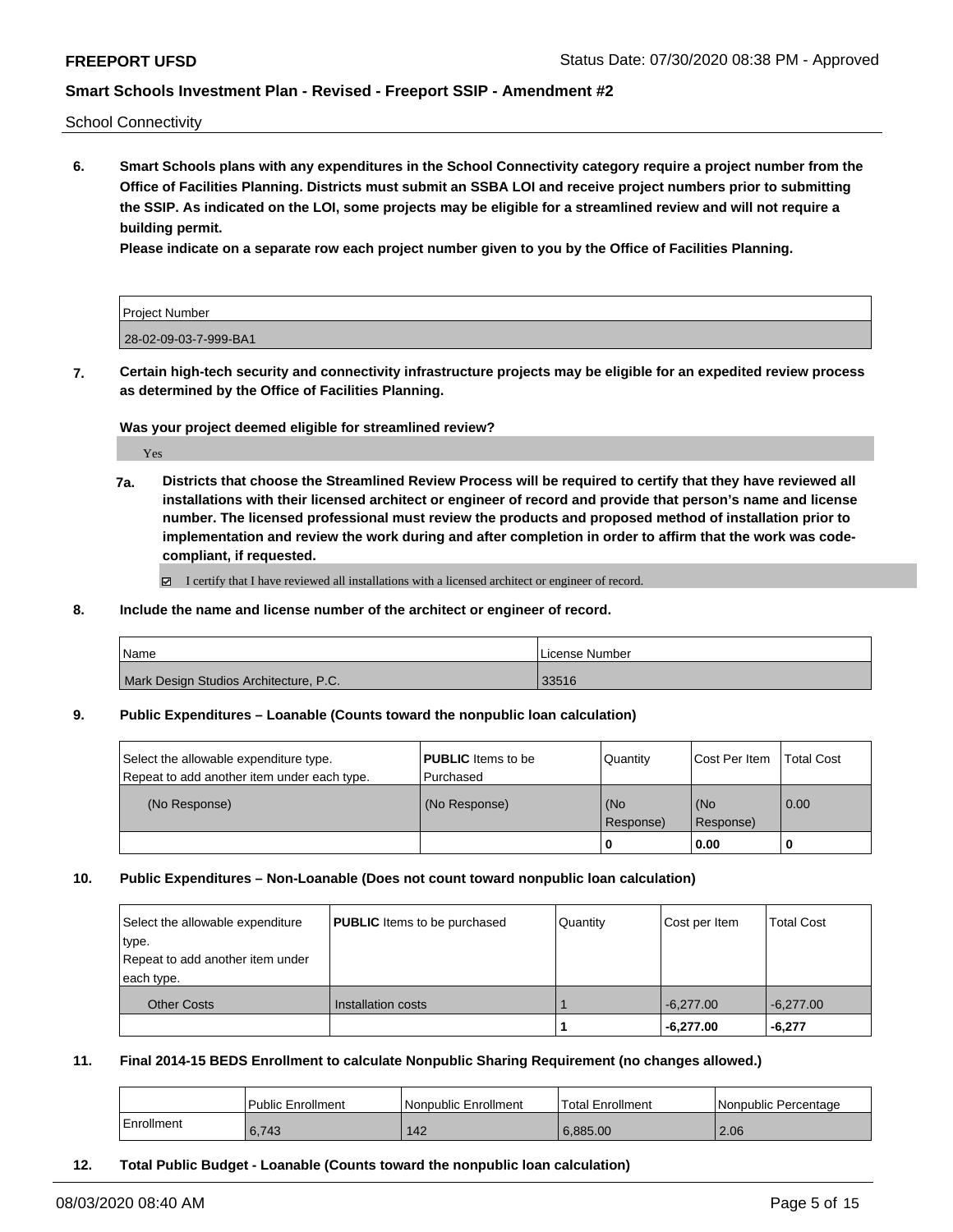School Connectivity

|                                               | <b>Public Allocations</b> | <b>Estimated Nonpublic Loan</b> | <b>Estimated Total Sub-Allocations</b> |
|-----------------------------------------------|---------------------------|---------------------------------|----------------------------------------|
|                                               |                           | Amount                          |                                        |
| Network/Access Costs                          | (No Response)             | 0.00                            | 0.00                                   |
| School Internal Connections and<br>Components | (No Response)             | 0.00                            | 0.00                                   |
| Other                                         | (No Response)             | 0.00                            | 0.00                                   |
| Totals:                                       | 0.00                      | 0                               | u                                      |

# **13. Total Public Budget – Non-Loanable (Does not count toward the nonpublic loan calculation)**

|                                            | Sub-          |
|--------------------------------------------|---------------|
|                                            | Allocation    |
| Network/Access Costs                       | (No Response) |
| Outside Plant Costs                        | (No Response) |
| School Internal Connections and Components | (No Response) |
| Professional Services                      | (No Response) |
| Testing                                    | (No Response) |
| <b>Other Upfront Costs</b>                 | (No Response) |
| <b>Other Costs</b>                         | $-6,277.00$   |
| Totals:                                    | $-6,277.00$   |

## **14. School Connectivity Totals**

|                          | Total Sub-Allocations |
|--------------------------|-----------------------|
| Total Loanable Items     | 0.00                  |
| Total Non-Ioanable Items | $-6,277.00$           |
| <b>Totals:</b>           | $-6,277$              |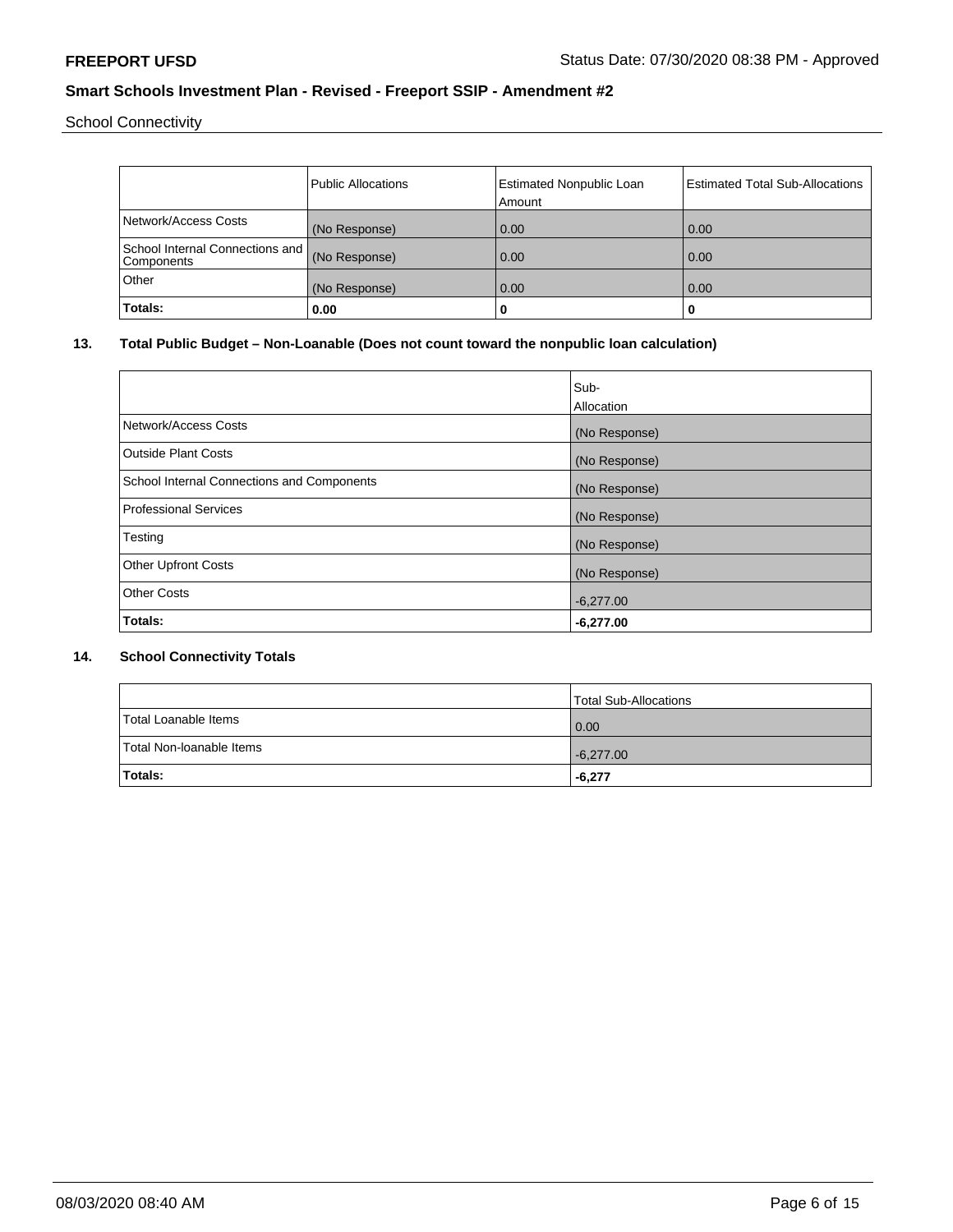Community Connectivity (Broadband and Wireless)

**1. Describe how you intend to use Smart Schools Bond Act funds for high-speed broadband and/or wireless connectivity projects in the community.**

(No Response)

**2. Please describe how the proposed project(s) will promote student achievement and increase student and/or staff access to the Internet in a manner that enhances student learning and/or instruction outside of the school day and/or school building.**

(No Response)

**3. Community connectivity projects must comply with all the necessary local building codes and regulations (building and related permits are not required prior to plan submission).**

 $\Box$  I certify that we will comply with all the necessary local building codes and regulations.

**4. Please describe the physical location of the proposed investment.**

(No Response)

**5. Please provide the initial list of partners participating in the Community Connectivity Broadband Project, along with their Federal Tax Identification (Employer Identification) number.**

| <b>Project Partners</b> | l Federal ID # |
|-------------------------|----------------|
| (No Response)           | (No Response)  |

**6. Please detail the type, quantity, per unit cost and total cost of the eligible items under each sub-category.**

| Select the allowable expenditure | Item to be purchased | Quantity      | Cost per Item | <b>Total Cost</b> |
|----------------------------------|----------------------|---------------|---------------|-------------------|
| type.                            |                      |               |               |                   |
| Repeat to add another item under |                      |               |               |                   |
| each type.                       |                      |               |               |                   |
| (No Response)                    | (No Response)        | (No Response) | (No Response) | 0.00              |
|                                  |                      | o             | 0.00          |                   |

**7. If you are submitting an allocation for Community Connectivity, complete this table.**

**Note that the calculated Total at the bottom of the table must equal the Total allocation for this category that you entered in the SSIP Overview overall budget.**

|                                    | Sub-Allocation |
|------------------------------------|----------------|
| Network/Access Costs               | (No Response)  |
| Outside Plant Costs                | (No Response)  |
| <b>Tower Costs</b>                 | (No Response)  |
| <b>Customer Premises Equipment</b> | (No Response)  |
| <b>Professional Services</b>       | (No Response)  |
| Testing                            | (No Response)  |
| <b>Other Upfront Costs</b>         | (No Response)  |
| <b>Other Costs</b>                 | (No Response)  |
| Totals:                            | 0.00           |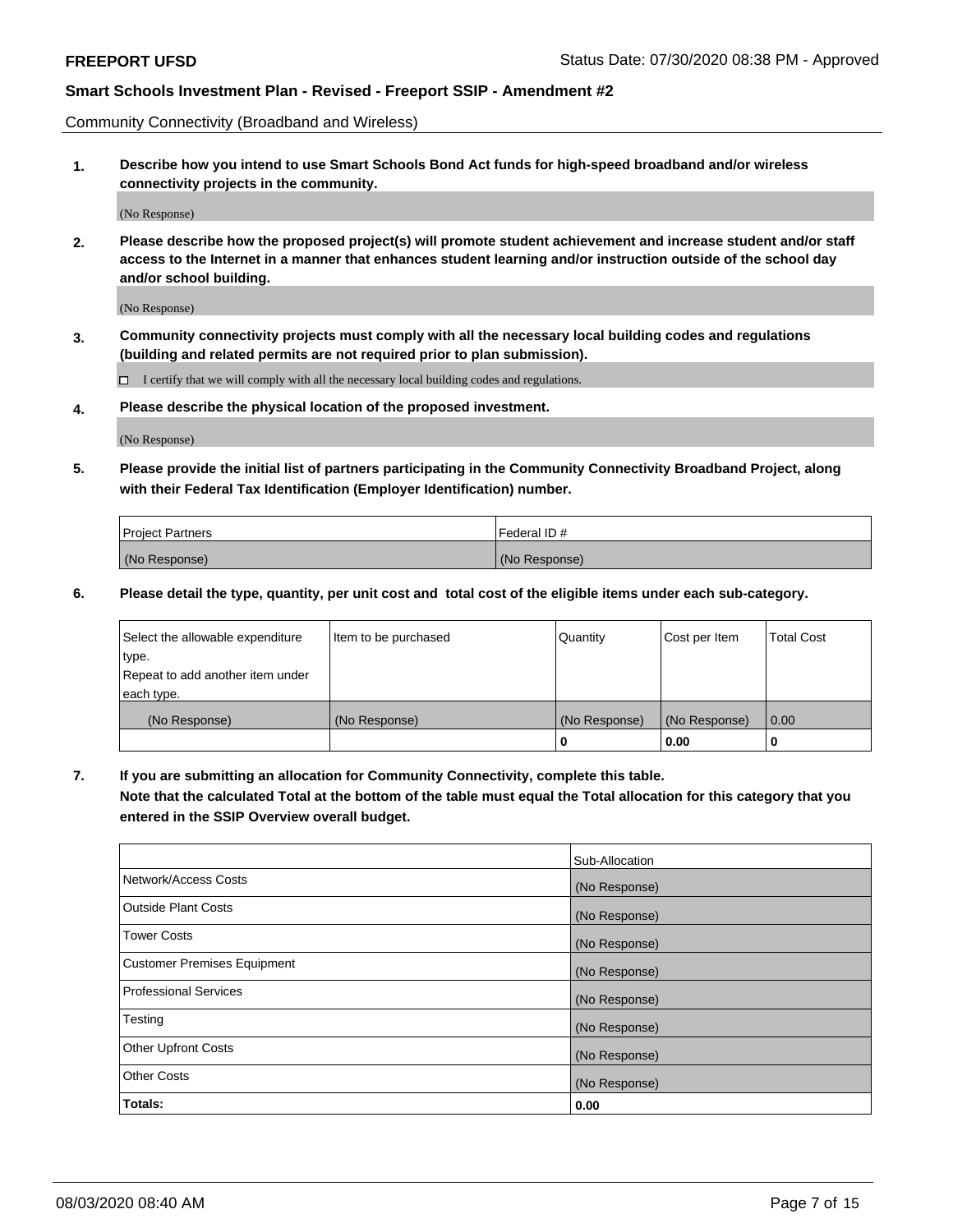#### Classroom Learning Technology

**1. In order for students and faculty to receive the maximum benefit from the technology made available under the Smart Schools Bond Act, their school buildings must possess sufficient connectivity infrastructure to ensure that devices can be used during the school day. Smart Schools Investment Plans must demonstrate that sufficient infrastructure that meets the Federal Communications Commission's 100 Mbps per 1,000 students standard currently exists in the buildings where new devices will be deployed, or is a planned use of a portion of Smart Schools Bond Act funds, or is under development through another funding source. Smart Schools Bond Act funds used for technology infrastructure or classroom technology investments must increase the number of school buildings that meet or exceed the minimum speed standard of 100 Mbps per 1,000 students and staff within 12 months. This standard may be met on either a contracted 24/7 firm service or a "burstable" capability. If the standard is met under the burstable criteria, it must be:**

**1. Specifically codified in a service contract with a provider, and**

**2. Guaranteed to be available to all students and devices as needed, particularly during periods of high demand, such as computer-based testing (CBT) periods.**

**Please describe how your district already meets or is planning to meet this standard within 12 months of plan submission.**

(No Response)

- **1a. If a district believes that it will be impossible to meet this standard within 12 months, it may apply for a waiver of this requirement, as described on the Smart Schools website. The waiver must be filed and approved by SED prior to submitting this survey.**
	- By checking this box, you are certifying that the school district has an approved waiver of this requirement on file with the New York State Education Department.
- **2. Connectivity Speed Calculator (Required). If the district currently meets the required speed, enter "Currently Met" in the last box: Expected Date When Required Speed Will be Met.**

|                  | l Number of     | Required Speed | Current Speed in | <b>Expected Speed</b> | <b>Expected Date</b>                |
|------------------|-----------------|----------------|------------------|-----------------------|-------------------------------------|
|                  | <b>Students</b> | l in Mbps      | l Mbps           | to be Attained        | When Required                       |
|                  |                 |                |                  |                       | Within 12 Months  Speed Will be Met |
| Calculated Speed | (No Response)   | 0.00           | (No Response)    | l (No Response)       | (No Response)                       |

**3. If the district wishes to have students and staff access the Internet from wireless devices within the school building, or in close proximity to it, it must first ensure that it has a robust Wi-Fi network in place that has sufficient bandwidth to meet user demand.**

**Please describe how you have quantified this demand and how you plan to meet this demand.**

(No Response)

**4. All New York State public school districts are required to complete and submit an Instructional Technology Plan survey to the New York State Education Department in compliance with Section 753 of the Education Law and per Part 100.12 of the Commissioner's Regulations.**

**Districts that include educational technology purchases as part of their Smart Schools Investment Plan must have a submitted and approved Instructional Technology Plan survey on file with the New York State Education Department.**

- By checking this box, you are certifying that the school district has an approved Instructional Technology Plan survey on file with the New York State Education Department.
- **5. Describe the devices you intend to purchase and their compatibility with existing or planned platforms or systems. Specifically address the adequacy of each facility's electrical, HVAC and other infrastructure necessary to install and support the operation of the planned technology.**

Freeport Public Schools intends to purchase a variety of instructional technology devices to enhance our current instructional programs and to continue to add new opportunities for our students. Freeport Public Schools will be purchasing new interactive smart boards in order to continue to provide classroom technology to all learning spaces and expand access to new spaces. The District intends to move forward with Sharp Interactive Boards of varying sizes depending on the needs of the learning space. The District completed an infrastructure survey and has adequate systems and electrical capacity for the increased charging carts and devices to be implemented over the implementation of our Smart School Investment Plan.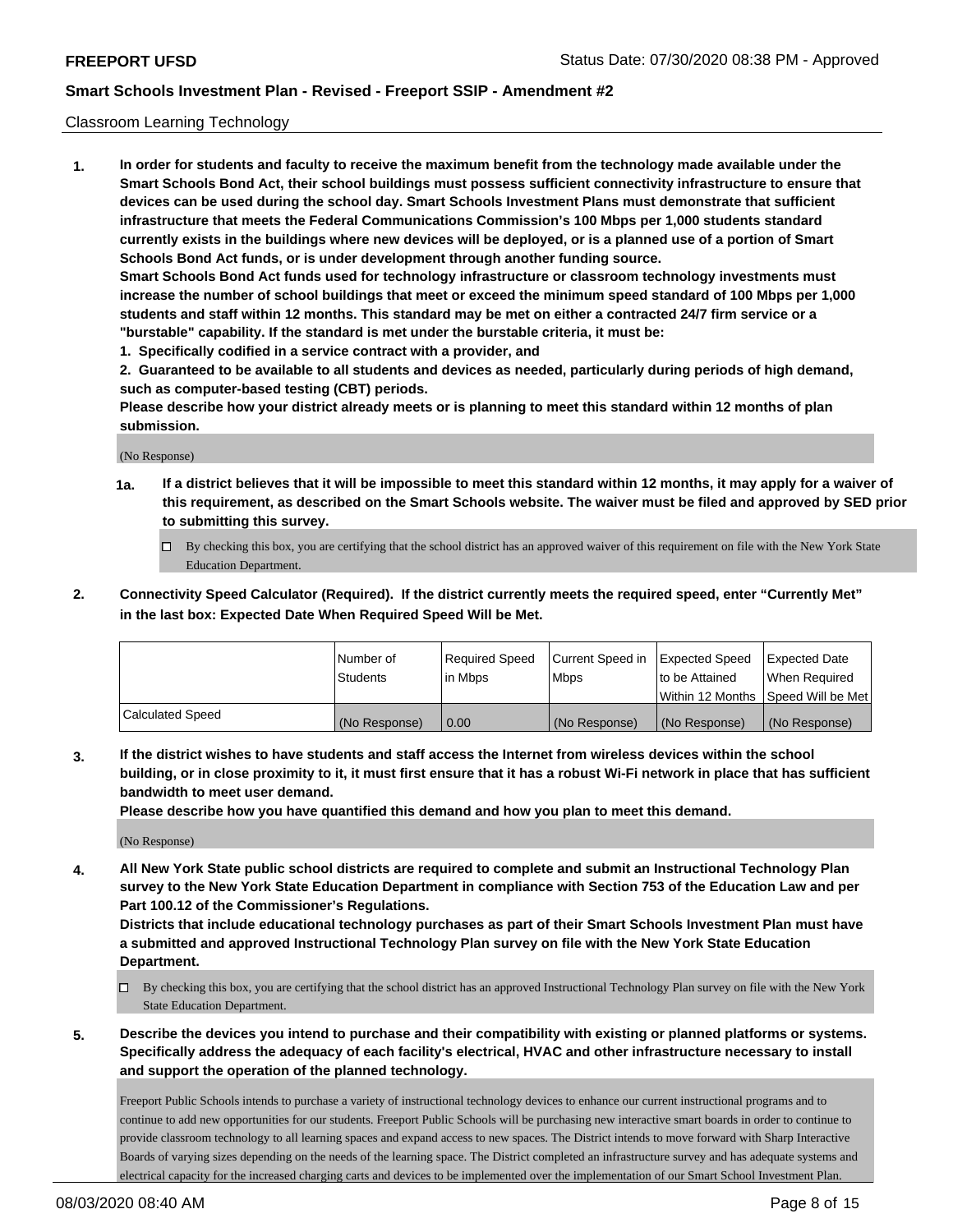#### Classroom Learning Technology

- **6. Describe how the proposed technology purchases will:**
	- **> enhance differentiated instruction;**
	- **> expand student learning inside and outside the classroom;**
	- **> benefit students with disabilities and English language learners; and**
	- **> contribute to the reduction of other learning gaps that have been identified within the district.**

**The expectation is that districts will place a priority on addressing the needs of students who struggle to succeed in a rigorous curriculum. Responses in this section should specifically address this concern and align with the district's Instructional Technology Plan (in particular Question 2 of E. Curriculum and Instruction: "Does the district's instructional technology plan address the needs of students with disabilities to ensure equitable access to instruction, materials and assessments?" and Question 3 of the same section: "Does the district's instructional technology plan address the provision of assistive technology specifically for students with disabilities to ensure access to and participation in the general curriculum?")**

**In addition, describe how the district ensures equitable access to instruction, materials and assessments and participation in the general curriculum for both SWD and English Language Learners/Multilingual Learners (ELL/MLL) students.**

(No Response)

**7. Where appropriate, describe how the proposed technology purchases will enhance ongoing communication with parents and other stakeholders and help the district facilitate technology-based regional partnerships, including distance learning and other efforts.**

(No Response)

**8. Describe the district's plan to provide professional development to ensure that administrators, teachers and staff can employ the technology purchased to enhance instruction successfully.**

**Note: This response should be aligned and expanded upon in accordance with your district's response to Question 1 of F. Professional Development of your Instructional Technology Plan: "Please provide a summary of professional development offered to teachers and staff, for the time period covered by this plan, to support technology to enhance teaching and learning. Please include topics, audience and method of delivery within your summary."**

(No Response)

- **9. Districts must contact one of the SUNY/CUNY teacher preparation programs listed on the document on the left side of the page that supplies the largest number of the district's new teachers to request advice on innovative uses and best practices at the intersection of pedagogy and educational technology.**
	- $\boxtimes$  By checking this box, you certify that you have contacted the SUNY/CUNY teacher preparation program that supplies the largest number of your new teachers to request advice on these issues.
	- **9a. Please enter the name of the SUNY or CUNY Institution that you contacted.**

SUNY Stonybrook University

**9b. Enter the primary Institution phone number.**

631-632-7303

**9c. Enter the name of the contact person with whom you consulted and/or will be collaborating with on innovative uses of technology and best practices.**

Dr. Kenneth J. Lindblom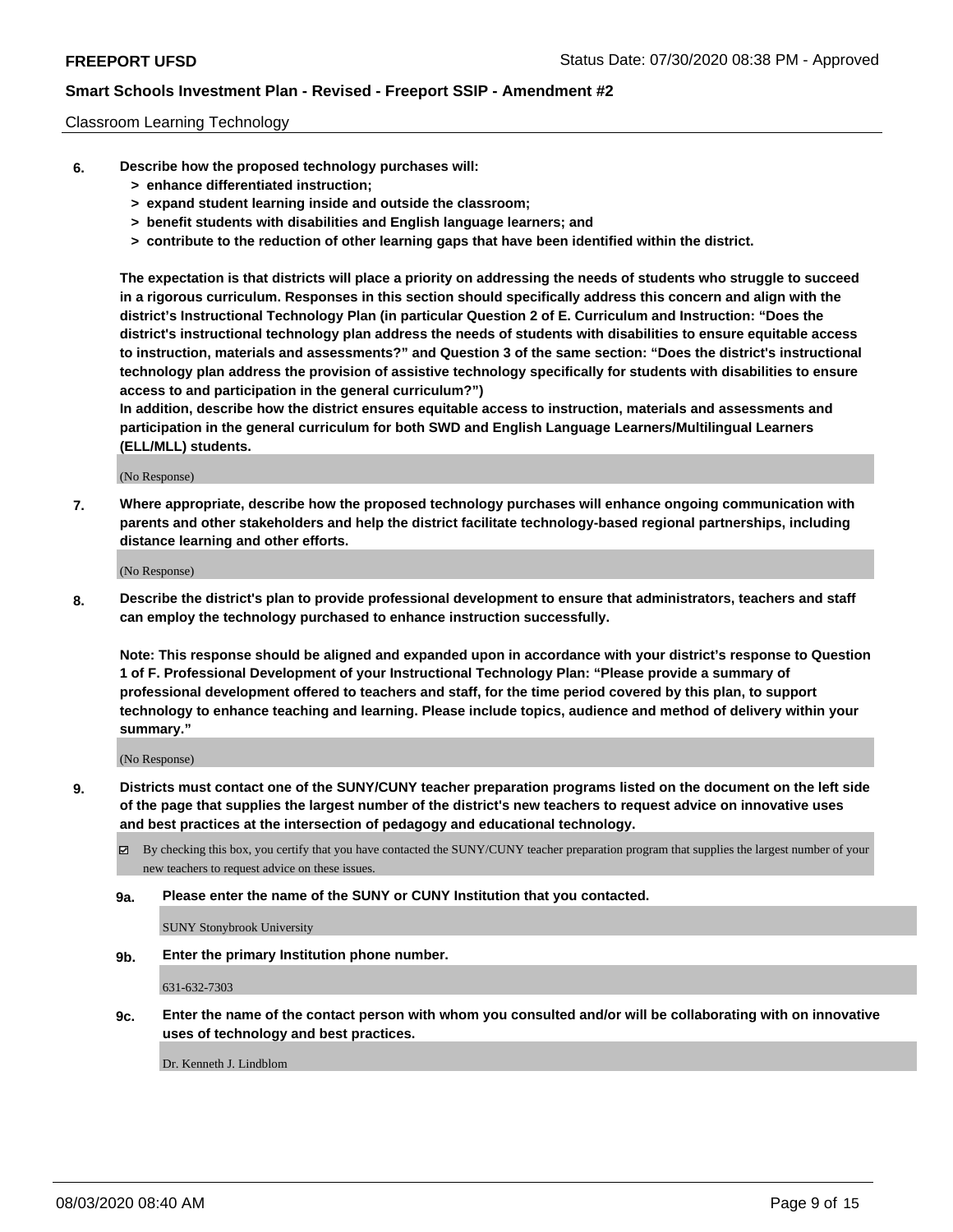#### Classroom Learning Technology

**10. To ensure the sustainability of technology purchases made with Smart Schools funds, districts must demonstrate a long-term plan to maintain and replace technology purchases supported by Smart Schools Bond Act funds. This sustainability plan shall demonstrate a district's capacity to support recurring costs of use that are ineligible for Smart Schools Bond Act funding such as device maintenance, technical support, Internet and wireless fees, maintenance of hotspots, staff professional development, building maintenance and the replacement of incidental items. Further, such a sustainability plan shall include a long-term plan for the replacement of purchased devices and equipment at the end of their useful life with other funding sources.**

 $\boxtimes$  By checking this box, you certify that the district has a sustainability plan as described above.

**11. Districts must ensure that devices purchased with Smart Schools Bond funds will be distributed, prepared for use, maintained and supported appropriately. Districts must maintain detailed device inventories in accordance with generally accepted accounting principles.**

By checking this box, you certify that the district has a distribution and inventory management plan and system in place.

#### **12. Please detail the type, quantity, per unit cost and total cost of the eligible items under each sub-category.**

| Select the allowable expenditure<br>type.<br>Repeat to add another item under<br>each type. | I Item to be Purchased | Quantity | Cost per Item | <b>Total Cost</b> |
|---------------------------------------------------------------------------------------------|------------------------|----------|---------------|-------------------|
| Interactive Whiteboards                                                                     | <b>SMART Boards</b>    | 20       | 3,219.75      | 64,395.00         |
|                                                                                             |                        | 20       | 3,219.75      | 64,395            |

#### **13. Final 2014-15 BEDS Enrollment to calculate Nonpublic Sharing Requirement (no changes allowed.)**

|                   | <b>Public Enrollment</b> | Nonpublic Enrollment | Total Enrollment | Nonpublic<br>l Percentage |
|-------------------|--------------------------|----------------------|------------------|---------------------------|
| <b>Enrollment</b> | 6.743                    | 142                  | 6.885.00         | 2.06                      |

### **14. If you are submitting an allocation for Classroom Learning Technology complete this table.**

|                         | Public School Sub-Allocation | <b>Estimated Nonpublic Loan</b><br>Amount<br>(Based on Percentage Above) | Estimated Total Public and<br>Nonpublic Sub-Allocation |
|-------------------------|------------------------------|--------------------------------------------------------------------------|--------------------------------------------------------|
| Interactive Whiteboards | 64,395.00                    | 0.00                                                                     | 64,395.00                                              |
| Computer Servers        | 0.00                         | 0.00                                                                     | 0.00                                                   |
| Desktop Computers       | 0.00                         | 0.00                                                                     | 0.00                                                   |
| <b>Laptop Computers</b> | 0.00                         | 0.00                                                                     | 0.00                                                   |
| <b>Tablet Computers</b> | 0.00                         | 0.00                                                                     | 0.00                                                   |
| <b>Other Costs</b>      | 0.00                         | 0.00                                                                     | 0.00                                                   |
| Totals:                 | 64,395.00                    | 0                                                                        | 64,395                                                 |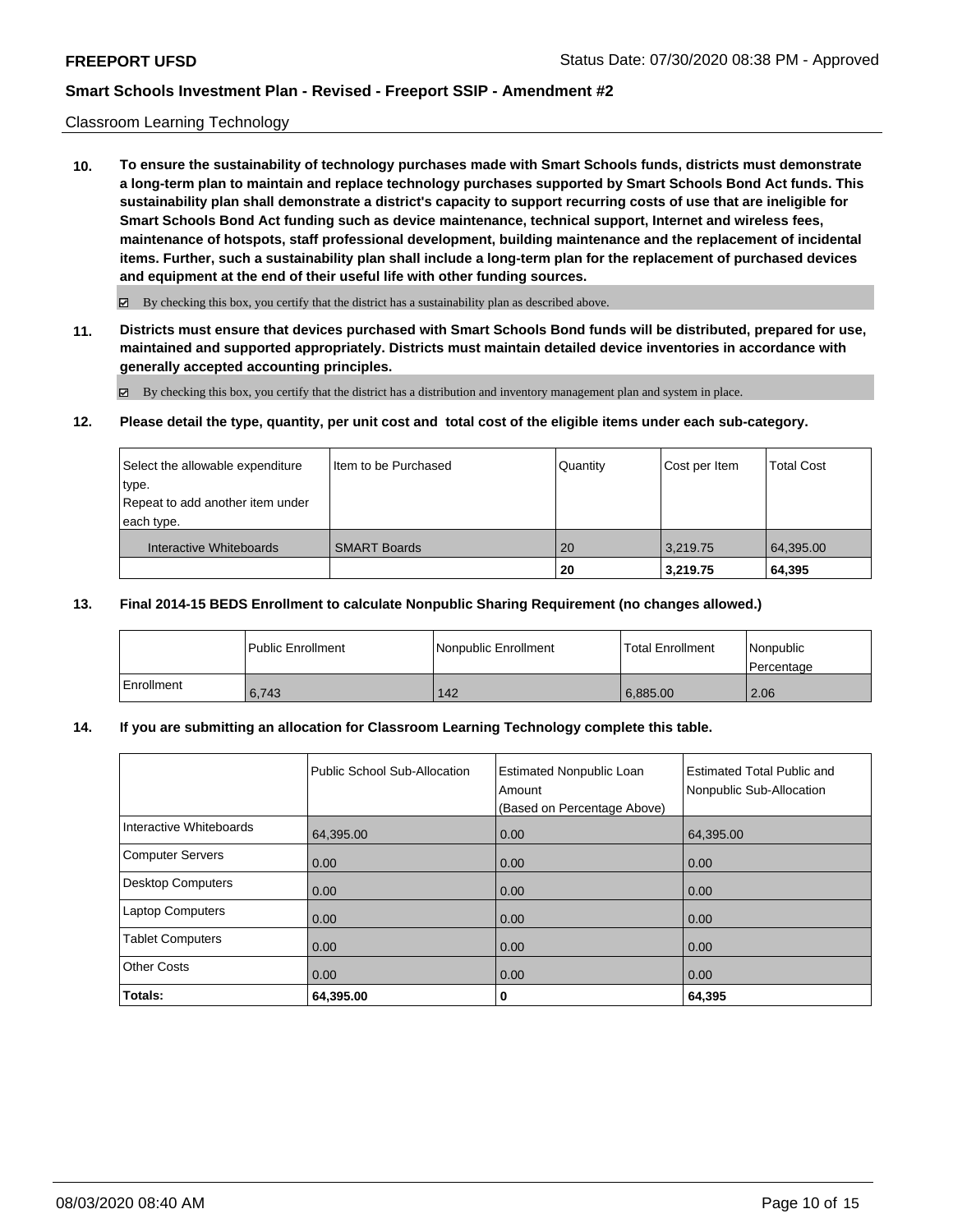#### Pre-Kindergarten Classrooms

**1. Provide information regarding how and where the district is currently serving pre-kindergarten students and justify the need for additional space with enrollment projections over 3 years.**

(No Response)

- **2. Describe the district's plan to construct, enhance or modernize education facilities to accommodate prekindergarten programs. Such plans must include:**
	- **Specific descriptions of what the district intends to do to each space;**
	- **An affirmation that new pre-kindergarten classrooms will contain a minimum of 900 square feet per classroom;**
	- **The number of classrooms involved;**
	- **The approximate construction costs per classroom; and**
	- **Confirmation that the space is district-owned or has a long-term lease that exceeds the probable useful life of the improvements.**

(No Response)

**3. Smart Schools Bond Act funds may only be used for capital construction costs. Describe the type and amount of additional funds that will be required to support ineligible ongoing costs (e.g. instruction, supplies) associated with any additional pre-kindergarten classrooms that the district plans to add.**

(No Response)

**4. All plans and specifications for the erection, repair, enlargement or remodeling of school buildings in any public school district in the State must be reviewed and approved by the Commissioner. Districts that plan capital projects using their Smart Schools Bond Act funds will undergo a Preliminary Review Process by the Office of Facilities Planning.**

**Please indicate on a separate row each project number given to you by the Office of Facilities Planning.**

| Project Number |  |
|----------------|--|
| (No Response)  |  |
|                |  |

**5. Please detail the type, quantity, per unit cost and total cost of the eligible items under each sub-category.**

| Select the allowable expenditure | Item to be purchased | Quantity      | Cost per Item | <b>Total Cost</b> |
|----------------------------------|----------------------|---------------|---------------|-------------------|
| type.                            |                      |               |               |                   |
| Repeat to add another item under |                      |               |               |                   |
| each type.                       |                      |               |               |                   |
| (No Response)                    | (No Response)        | (No Response) | (No Response) | 0.00              |
|                                  |                      | U             | 0.00          |                   |

**6. If you have made an allocation for Pre-Kindergarten Classrooms, complete this table. Note that the calculated Total at the bottom of the table must equal the Total allocation for this category that you entered in the SSIP Overview overall budget.**

|                                          | Sub-Allocation |
|------------------------------------------|----------------|
| Construct Pre-K Classrooms               | (No Response)  |
| Enhance/Modernize Educational Facilities | (No Response)  |
| <b>Other Costs</b>                       | (No Response)  |
| Totals:                                  | 0.00           |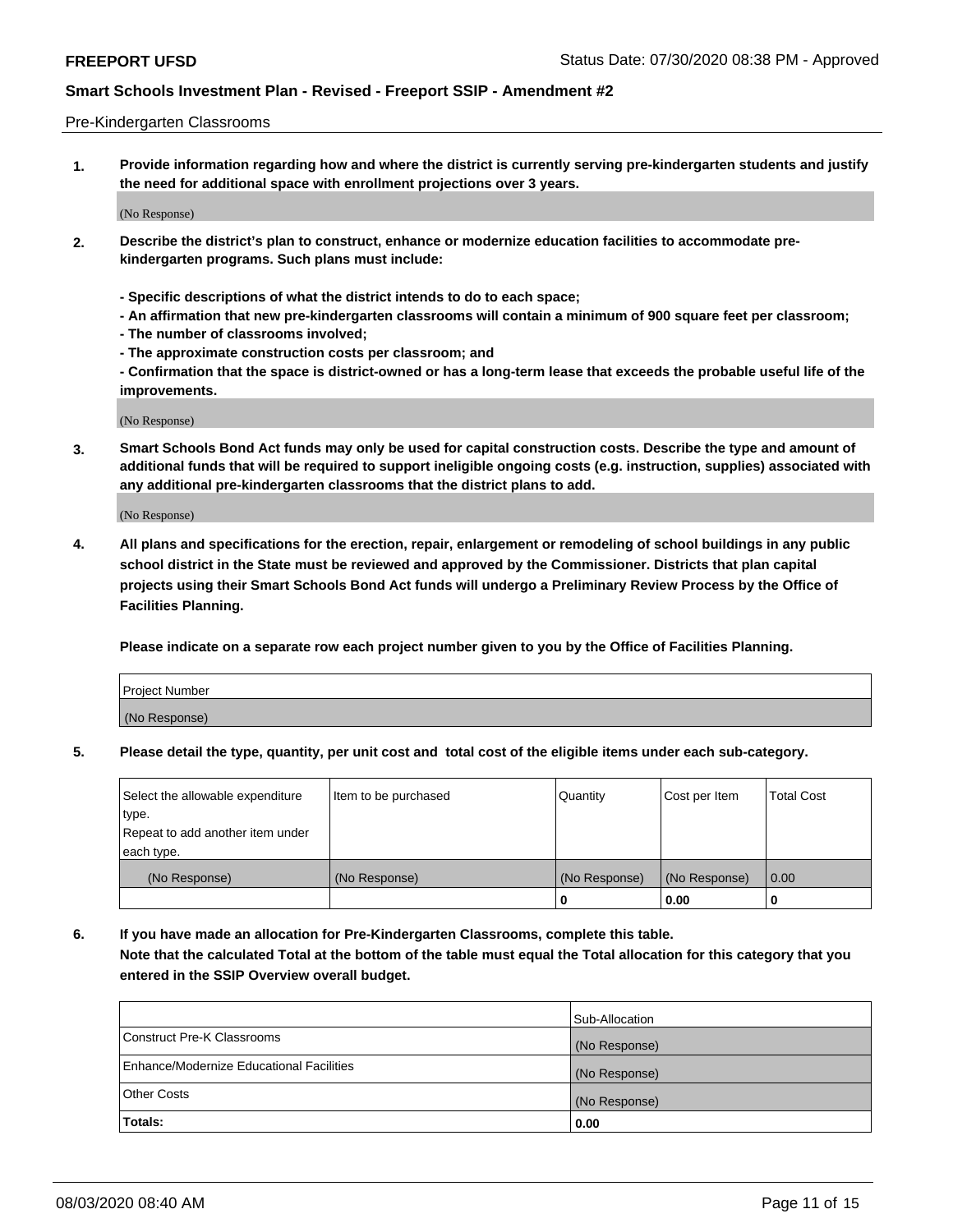#### Replace Transportable Classrooms

## **1. Describe the district's plan to construct, enhance or modernize education facilities to provide high-quality instructional space by replacing transportable classrooms.**

The Freeport Public School District converted four portable classrooms at the Caroline G. Atkinson Intermeidate School into four permanent classrooms. The four portable classrooms have finished their useful lifespan. Utilizing SSBA funds to convert portables to modern, 21st Century Learning spaces will not only benefit students but also eliminate the burden of the building costs from Freeport Public School District residents. We are requesting an amendment because during the construction it was discovered that certain additional construction needs were to be completed that were beyond the original plan.

**2. All plans and specifications for the erection, repair, enlargement or remodeling of school buildings in any public school district in the State must be reviewed and approved by the Commissioner. Districts that plan capital projects using their Smart Schools Bond Act funds will undergo a Preliminary Review Process by the Office of Facilities Planning.**

**Please indicate on a separate row each project number given to you by the Office of Facilities Planning.**

| <b>Project Number</b> |  |
|-----------------------|--|
| 28-02-09-03-0-006-025 |  |

**3. For large projects that seek to blend Smart Schools Bond Act dollars with other funds, please note that Smart Schools Bond Act funds can be allocated on a pro rata basis depending on the number of new classrooms built that directly replace transportable classroom units.**

**If a district seeks to blend Smart Schools Bond Act dollars with other funds describe below what other funds are being used and what portion of the money will be Smart Schools Bond Act funds.**

(No Response)

**4. Please detail the type, quantity, per unit cost and total cost of the eligible items under each sub-category.**

| Select the allowable expenditure                  | Item to be purchased                | Quantity | Cost per Item | <b>Total Cost</b> |
|---------------------------------------------------|-------------------------------------|----------|---------------|-------------------|
| type.                                             |                                     |          |               |                   |
| Repeat to add another item under                  |                                     |          |               |                   |
| each type.                                        |                                     |          |               |                   |
| <b>Other Costs</b>                                | <b>Architect Fees</b>               |          | 5,091.03      | 5,091.03          |
| <b>Other Costs</b>                                | <b>Construction Management Fees</b> |          | 6,920.00      | 6,920.00          |
| <b>Other Costs</b><br>Intercom and speaker system |                                     |          | 2,302.97      | 2,302.97          |
|                                                   |                                     | 3        | 14,314.00     | 14,314            |

**5. If you have made an allocation for Replace Transportable Classrooms, complete this table. Note that the calculated Total at the bottom of the table must equal the Total allocation for this category that you entered in the SSIP Overview overall budget.**

|                                                | Sub-Allocation |
|------------------------------------------------|----------------|
| Construct New Instructional Space              | (No Response)  |
| Enhance/Modernize Existing Instructional Space | (No Response)  |
| <b>Other Costs</b>                             | 14,314.00      |
| Totals:                                        | 14,314.00      |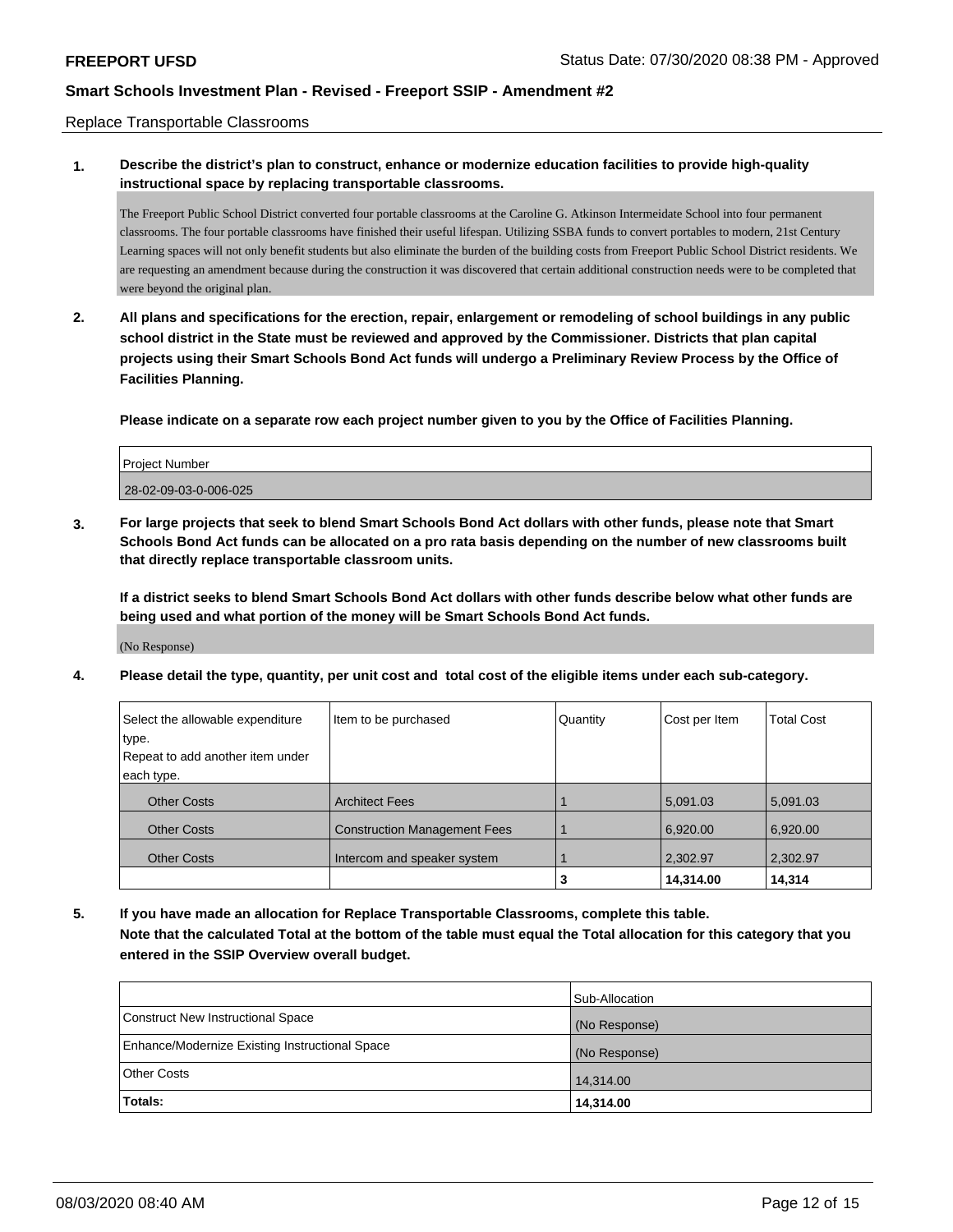High-Tech Security Features

**1. Describe how you intend to use Smart Schools Bond Act funds to install high-tech security features in school buildings and on school campuses.**

(No Response)

**2. All plans and specifications for the erection, repair, enlargement or remodeling of school buildings in any public school district in the State must be reviewed and approved by the Commissioner. Smart Schools plans with any expenditures in the High-Tech Security category require a project number from the Office of Facilities Planning. Districts must submit an SSBA LOI and receive project numbers prior to submitting the SSIP. As indicated on the LOI, some projects may be eligible for a streamlined review and will not require a building permit. Please indicate on a separate row each project number given to you by the Office of Facilities Planning.**

| <b>Project Number</b> |  |
|-----------------------|--|
| (No Response)         |  |

- **3. Was your project deemed eligible for streamlined Review?**
	- Yes
	- $\hfill \square$  No
- **4. Include the name and license number of the architect or engineer of record.**

| Name          | License Number |
|---------------|----------------|
| (No Response) | (No Response)  |

**5. Please detail the type, quantity, per unit cost and total cost of the eligible items under each sub-category.**

| Select the allowable expenditure | Item to be purchased | Quantity      | Cost per Item | <b>Total Cost</b> |
|----------------------------------|----------------------|---------------|---------------|-------------------|
| 'type.                           |                      |               |               |                   |
| Repeat to add another item under |                      |               |               |                   |
| each type.                       |                      |               |               |                   |
| (No Response)                    | (No Response)        | (No Response) | (No Response) | 0.00              |
|                                  |                      | U             | 0.00          |                   |

**6. If you have made an allocation for High-Tech Security Features, complete this table.**

**Enter each Sub-category Public Allocation based on the the expenditures listed in Table #5.**

|                                                      | Sub-Allocation |
|------------------------------------------------------|----------------|
| Capital-Intensive Security Project (Standard Review) | (No Response)  |
| <b>Electronic Security System</b>                    | (No Response)  |
| <b>Entry Control System</b>                          | (No Response)  |
| Approved Door Hardening Project                      | (No Response)  |
| <b>Other Costs</b>                                   | (No Response)  |
| Totals:                                              | 0.00           |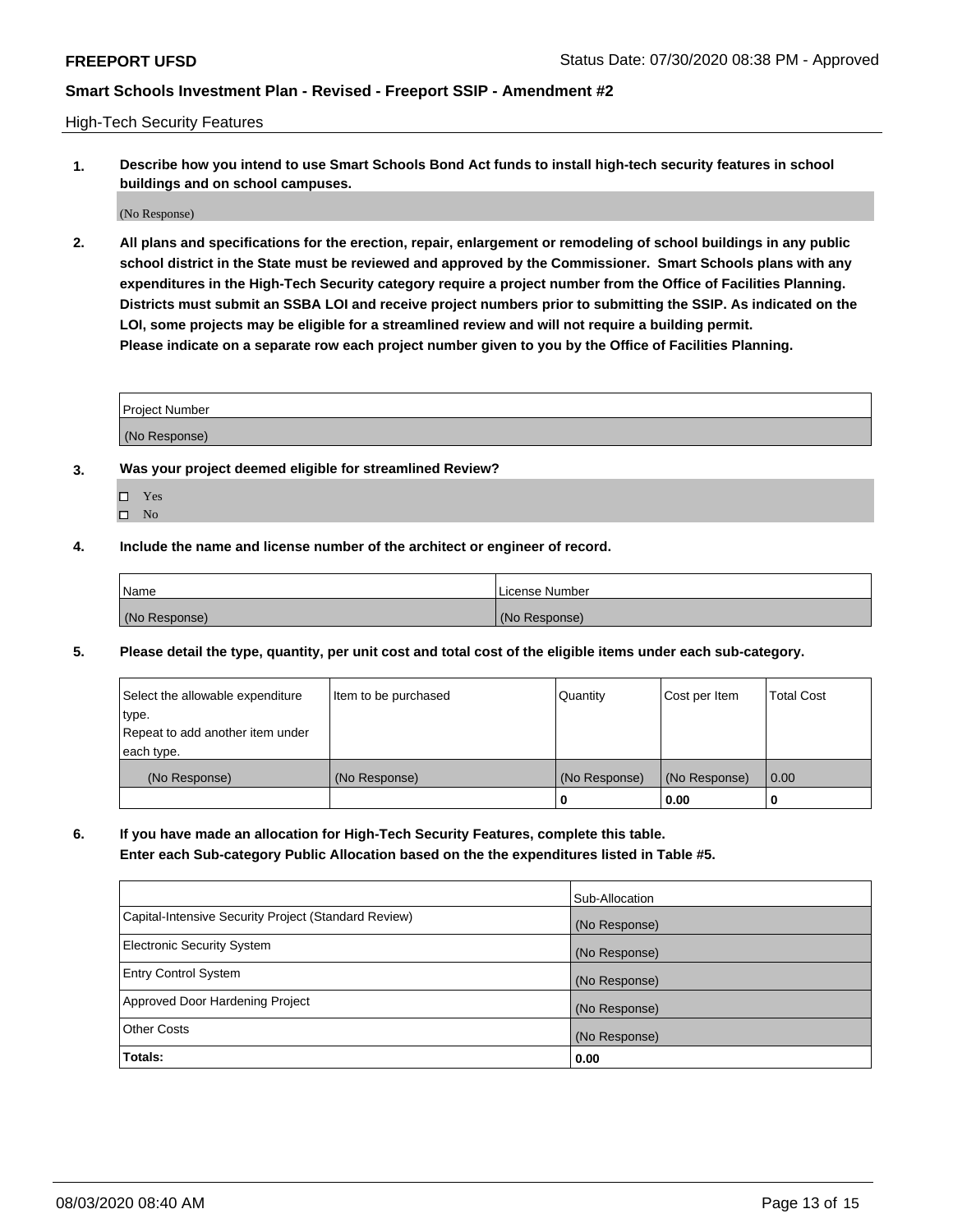Non-Public Schools

**1. Describe your plan to utilize SSBA funds to purchase devices and loan to the nonpublic schools within your district. Please specify what devices have been requested by the nonpublic schools. If the nonpublic schools have not finalized requests, the district should provide the date nonpublic schools will submit the request by.**

(No Response)

**2. A final Smart Schools Investment Plan cannot be approved until school authorities have adopted regulations specifying the date by which requests from nonpublic schools for the purchase and loan of Smart Schools Bond Act classroom technology must be received by the district.**

By checking this box, you certify that you have such a plan and associated regulations in place that have been made public.

**2a. Please enter the date each year nonpublic schools must request loanable items from the school district. This date cannot be earlier than June 1 of the previous school year.**

(No Response)

### **3. Final 2014-15 BEDS Enrollment to calculate Nonpublic Sharing Requirement (no changes allowed.)**

|            | Public Enrollment | Nonpublic Enrollment | 'Total Enrollment | l Nonpublic Percentage |
|------------|-------------------|----------------------|-------------------|------------------------|
| Enrollment | 6,743             | 142                  | 6.885.00          | 2.06                   |

### **4. Nonpublic Loan Calculator**

|                                                         | Loanable     | Loanable   | Additional       | Estimated | Previously | Cumulative | Final Per  | <b>Final Total</b> |
|---------------------------------------------------------|--------------|------------|------------------|-----------|------------|------------|------------|--------------------|
|                                                         | School       | Classroom  | Nonpublic        | Per Pupil | Approved   | Per Pupil  | Pupil Loan | Loan               |
|                                                         | Connectivity | Technology | Loan             | Amount -  | Per Pupil  | Loan       | Amount -   | Amount -           |
|                                                         |              |            | (Optional)       | This Plan | Amount(s)  | Amount     | This Plan  | This Plan          |
| Required Nonpublic  <br>Loan                            | 0.00         | 64.395.00  |                  | 9.55      | 250.00     | 250.00     | 0.00       | 0.00               |
| Final Adjusted Loan<br>I- (If additional loan<br>funds) | 0.00         | 64.395.00  | (No<br>Response) | 9.55      | 250.00     | 250.00     | 0.00       | 0.00               |

### **5. Nonpublic Share**

|                                          | Final Per Pupil Amount | Final Nonpublic Loan Amount |
|------------------------------------------|------------------------|-----------------------------|
| Pending and Previously<br>Approved Plans | 250.00                 | 35,500.00                   |
| <sup>1</sup> This Plan                   | 0.00                   | 0.00                        |
| Total                                    | 250.00                 | 35,500.00                   |

### **6. Distribution of Nonpublic Loan Amount by School**

| Nonpublic School Name               | 2018-19 K-12 Enrollment | Special Ed School? If Yes, not eligible |
|-------------------------------------|-------------------------|-----------------------------------------|
| DE LA SALLE SCHOOL (THE)            | 70                      | <b>No</b>                               |
| <b>FREEPORT CHRISTIAN ACADEMY</b>   | 108                     | <b>No</b>                               |
| <b>TWIN OAKS COUNTRY DAY SCHOOL</b> | l 0                     | <b>No</b>                               |
| <b>WOODWARD CHILDREN'S CENTER</b>   | 80                      | Yes                                     |

### **7. Please detail the type, quantity and per unit cost of the eligible items under each sub-category.**